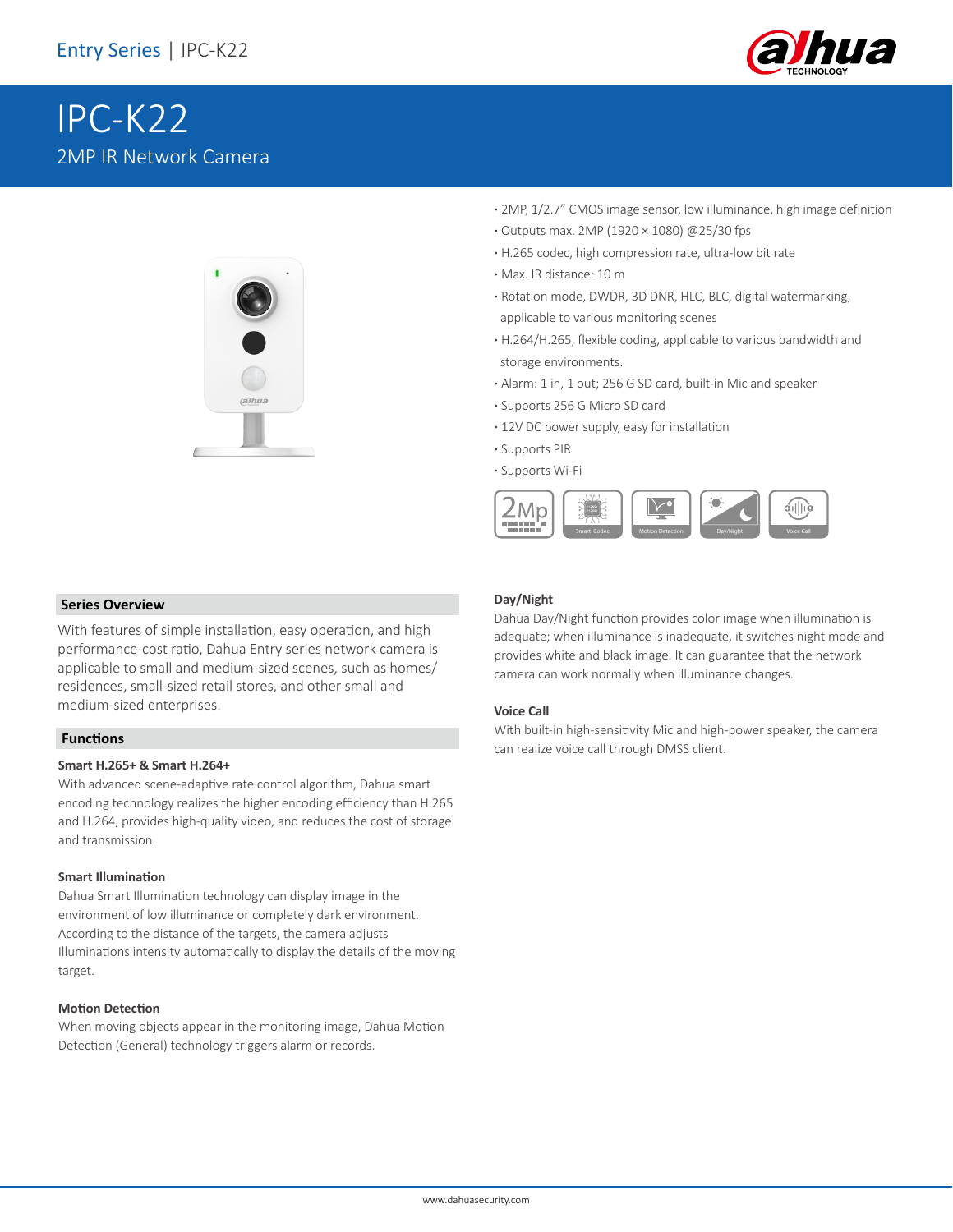## Entry Series | IPC-K22

## **Technical Specification** Camera

Video Frame Rate

Stream Capability 2 streams

| <u>Caillei</u> a                |                                                                                                                                                                                                          |                                     |                               |                                         |
|---------------------------------|----------------------------------------------------------------------------------------------------------------------------------------------------------------------------------------------------------|-------------------------------------|-------------------------------|-----------------------------------------|
| Image Sensor                    | 1/2.7"2Megapixel progressive CMOS                                                                                                                                                                        |                                     |                               |                                         |
| Max. Resolution                 | 1920 (H) × 1080 (V)                                                                                                                                                                                      |                                     |                               |                                         |
| <b>ROM</b>                      | 128 MB                                                                                                                                                                                                   |                                     |                               |                                         |
| <b>RAM</b>                      | 128 MB                                                                                                                                                                                                   |                                     |                               |                                         |
| <b>Scanning System</b>          | Progressive                                                                                                                                                                                              |                                     |                               |                                         |
| <b>Electronic Shutter Speed</b> | Auto/Manual 1/3 s-1/100,000 s                                                                                                                                                                            |                                     |                               |                                         |
| Min. Illumination               | Manual 1/30 s<br>0. 215 Lux @F2.0 (Color, 80 IRE); 0.232 Lux @F2.0 (W/B,<br>80 IRE); 0 Lux (IR on)<br>Manual 1/3 s<br>0.0324 Lux @F2.0 (Color, 80 IRE); 0.0334 Lux @F2.0<br>(W/B, 80 IRE); 0 Lux (IR on) |                                     |                               |                                         |
| S/N Ratio                       | $>$ 50.6 dB                                                                                                                                                                                              |                                     |                               |                                         |
| <b>Illumination Distance</b>    | 10 m (32.8 ft) (IR LED)                                                                                                                                                                                  |                                     |                               |                                         |
| Illuminator On/Off Control      | Auto                                                                                                                                                                                                     |                                     |                               |                                         |
| <b>Illuminator Number</b>       | $1$ (IR LED)                                                                                                                                                                                             |                                     |                               |                                         |
| Pan/Tilt/Rotation Range         | Pan: 0°-360°<br>Tilt: 0°-90°                                                                                                                                                                             |                                     |                               |                                         |
| Lens                            |                                                                                                                                                                                                          |                                     |                               |                                         |
| Lens Type                       | Fixed-focal                                                                                                                                                                                              |                                     |                               |                                         |
| Mount Type                      | M12                                                                                                                                                                                                      |                                     |                               |                                         |
| Focal Length                    | $2.8 \text{ mm}$                                                                                                                                                                                         |                                     |                               |                                         |
| Max. Aperture                   | F2.0                                                                                                                                                                                                     |                                     |                               |                                         |
| Field of View                   | Horizontal: 102°<br>Vertical: 54°<br>Diagonal: 120°                                                                                                                                                      |                                     |                               |                                         |
| Iris Type                       | Fixed                                                                                                                                                                                                    |                                     |                               |                                         |
| <b>Close Focus Distance</b>     | 0.5 m (1.6 ft)                                                                                                                                                                                           |                                     |                               |                                         |
| <b>DORI Distance</b>            | Detect                                                                                                                                                                                                   | Observe                             | Recognize                     | Identify                                |
|                                 | 38.6 m<br>(126.6 ft)                                                                                                                                                                                     | 15.4 m<br>(50.5 ft)                 | 7.7 <sub>m</sub><br>(25.3 ft) | 3.9 <sub>m</sub><br>$(12.8 \text{ ft})$ |
| Video                           |                                                                                                                                                                                                          |                                     |                               |                                         |
| Video Compression               |                                                                                                                                                                                                          | H.265; H.264; H.264H; H.264B; MJPEG |                               |                                         |
| <b>Smart Codec</b>              | H.264: Yes<br>H.265: Yes                                                                                                                                                                                 |                                     |                               |                                         |
|                                 | 50 Hz<br>Main stream (1920 × 1080 @25 fps), sub stream (640 ×<br>480 @25 fps)<br>Main stream (1280 × 960 @25 fps), sub stream (640 ×<br>360 @25 fps)                                                     |                                     |                               |                                         |

Main stream (1280 × 720 @25 fps), sub stream (320 ×

Main stream (1920 × 1080 @30 fps), sub stream (640 ×

Main stream (1280 × 960 @30 fps), sub stream (640  $\times$ 

Main stream (1280 × 720 @30 fps), sub stream (320 ×

240 @25 fps) 60 Hz

480 @30 fps)

360 @30 fps)

240 @30 fps)

Resolution 1080p (1920 × 1080); 1.3M (1280 × 960); 720p (1280 × 720); VGA (640 × 480); QVGA (320 × 240)

| <b>Bit Rate Control</b>   | CBR/VBR                                                                                                                                                                                          |  |
|---------------------------|--------------------------------------------------------------------------------------------------------------------------------------------------------------------------------------------------|--|
| Video Bit Rate            | H.264: 184 kbps-6144 kbps<br>H.265: 73 kbps-6144 kbps                                                                                                                                            |  |
| Day/Night                 | Auto (ICR)/Color/B/W                                                                                                                                                                             |  |
| <b>BLC</b>                | Yes                                                                                                                                                                                              |  |
| <b>HLC</b>                | Yes                                                                                                                                                                                              |  |
| <b>WDR</b>                | <b>DWDR</b>                                                                                                                                                                                      |  |
| <b>White Balance</b>      | Auto/natural/street lamp/outdoor/manual/regional<br>custom                                                                                                                                       |  |
| Gain Control              | Auto/Manual                                                                                                                                                                                      |  |
| Noise Reduction           | 3D DNR                                                                                                                                                                                           |  |
| <b>Motion Detection</b>   | OFF/ON (4 areas, rectangular)                                                                                                                                                                    |  |
| Region of Interest (RoI)  | Yes (4 areas)                                                                                                                                                                                    |  |
| <b>Smart Illumination</b> | Yes                                                                                                                                                                                              |  |
| Image Rotation            | 0°/90°/180°/270°                                                                                                                                                                                 |  |
| Mirror                    | Yes                                                                                                                                                                                              |  |
| <b>Privacy Masking</b>    | 4 areas                                                                                                                                                                                          |  |
| Audio                     |                                                                                                                                                                                                  |  |
| <b>Built-in MIC</b>       | Yes                                                                                                                                                                                              |  |
| <b>Audio Compression</b>  | G.711a; G.711Mu                                                                                                                                                                                  |  |
| Alarm                     |                                                                                                                                                                                                  |  |
| Alarm Event               | No SD card; SD card full; SD card error; network<br>disconnection; IP conflict; illegal access; voltage<br>detection; motion detection; video tampering                                          |  |
| Network                   |                                                                                                                                                                                                  |  |
| Network                   | RJ-45 (10/100 Base-T)                                                                                                                                                                            |  |
| Wi-Fi                     | Yes                                                                                                                                                                                              |  |
| SDK and API               | Yes                                                                                                                                                                                              |  |
| Protocol                  | HTTP; TCP; ARP; RTSP; RTP; UDP; RTCP; SMTP; FTP;<br>DHCP; DNS; IPv4/v6; QoS; NTP                                                                                                                 |  |
| Interoperability          | ONVIF (Profile T/Profile S/Profile G); CGI; DMSS                                                                                                                                                 |  |
| User/Host                 | 20 (Total bandwidth: 50 M)                                                                                                                                                                       |  |
| Storage                   | NAS; FTP; SFTP; Micro SD card (256 G)                                                                                                                                                            |  |
| <b>Browser</b>            | IE: IE7 and later<br>Chrome: Chrome 45 and later<br>Firefox: FireFox 46 and later<br>Safari: Mac os Safari12                                                                                     |  |
| Management Software       | <b>DMSS</b>                                                                                                                                                                                      |  |
| Mobile Phone              | IOS; Android                                                                                                                                                                                     |  |
| Certification             |                                                                                                                                                                                                  |  |
| Certification             | CE-LVD: EN62368-1<br>CE-EMC: Electromagnetic Compatibility Directive<br>2014/30/EU<br>CE-RED: Radio Equipment Directive 2014/53/EU<br>FCC: 47 CFR FCC Part 15, Subpart B<br>FCC ID: FCC PART 15C |  |